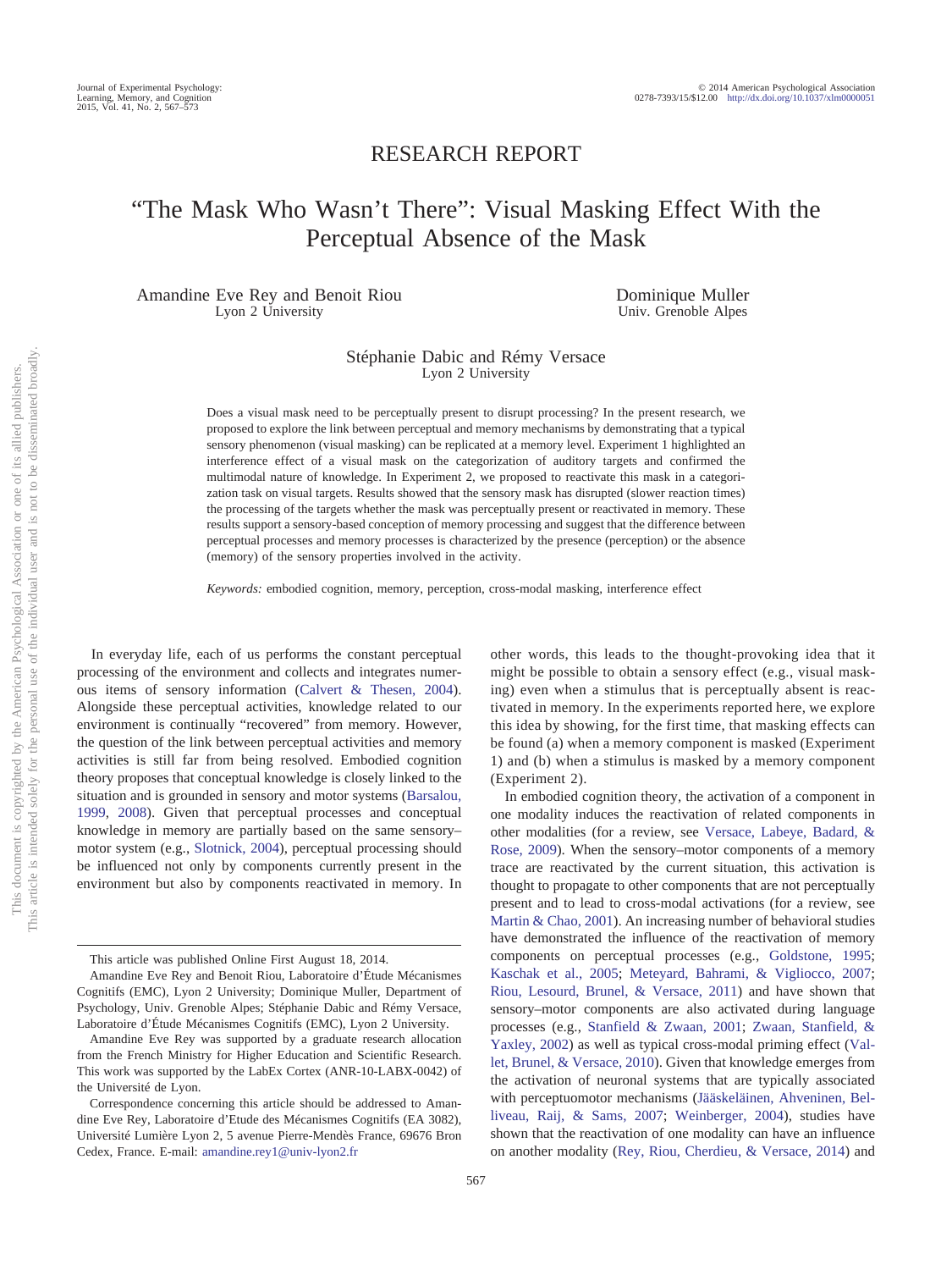that conceptual processes involve perceptual components that belong to different modalities [\(Pecher, Zeelenberg, & Barsalou,](#page-5-14) [2003\)](#page-5-14).

The influence of present components or reactivated components on perceptual or conceptual processes has been explored in the literature. However, as far as we know, no study has as yet examined the possibility of replicating a typical sensory effect with reactivated components. The present study used a sensory phenomenon: visual masking. In the literature, perceptual masking has been extensively studied and has been widely used to explore the dynamics of visual information processing. By inducing a spatiotemporal conflict, a mask presented before (forward masking) or after (backward masking) a target reduces its visibility [\(Enns & Di](#page-5-15) [Lollo, 2000\)](#page-5-15). Based on recent evidence, we propose the thoughtprovoking hypothesis that it might be possible to induce this conflict not only by means of a perceptually present mask but also by means of a mask reactivated in memory. The goal of the present study was to show that a typical sensory phenomenon, namely, visual masking, (a) can be observed in the processing of a target component that is only reactivated in memory (Experiment 1) and (b) can be observed without the presence of a perceptual mask (Experiment 2).

First, if memory consists of sensory components that are linked to single traces, a visual mask should directly disrupt the simultaneous processing of targets that are sensible to the mask whatever their modality of presentation. We reasoned that the simultaneous presentation of a visual mask and auditory targets that correspond to the masked visual stimuli should slow down the processing of these auditory targets. Second, our aim was to go further by exploring the following question: can a visual masking effect be replicated in the absence of the mask? To address this question, we investigated whether a reactivated mask can influence the processing of targets in the same way as a perceptually present mask. To our knowledge, no previous study has explored the possibility of replicating a basic sensory effect, such as the masking effect, with memory mechanisms. Indeed, if conceptual processes and perceptual processes are based on the same sensory-motor system, then the sensory mask should be associated within a memory trace. This sensory mask should have a similar influence irrespective of whether it is perceptually present or reactivated in memory. Two experiments were conducted to test these hypotheses in which we showed, in Experiment 1, that a present visual mask can disrupt the processing of auditory targets (the mask disrupts the processing of the reactivated visual memory component) and, in Experiment 2, that a reactivated mask can disrupt the processing of visual targets (the reactivated visual mask acts in the same way as a perceptually present mask).

#### **Pretest of the Mask**

In visual masking, the reduction of the target's visibility depends on various factors (e.g., luminance, shape, color, contours, contrast, and stimulus-onset asynchrony [SOA]), these factors leading to more or less effective masking effect [\(Breitmeyer &](#page-5-16) [Ögmen, 2006\)](#page-5-16). Among these factors, the target's visibility is greatly influenced by spatial overlap between the mask and the targets [\(Macknik, Martinez-Conde, & Haglund, 2000;](#page-5-17) [Schiller,](#page-5-18) [1966\)](#page-5-18). The goal of this pretest was therefore to distinguish between target stimuli for which the mask induced a high or a low reduction of visibility.

#### **Method**

**Materials.** A visual mask was created with Photoshop CS4 (Adobe Systems, San Jose, CA) by stacking and deforming 40 photographs (the targets corresponding to 20 animals and 20 artifacts presented as gray-scale decontextualized pictures; see [Appendix\)](#page-6-0) to disrupt their processing. As a control, we used a control mask (a gray square; see [Figure 1\)](#page-1-0). The mask, the control mask, and the photographs had the same format  $(200 \times 200)$  pixels with a resolution of  $72 \times 72$  dots per inch).

**Procedure, and participants.** Sixteen participants ( $M_{\text{age}}$  = 22.34,  $SD = 2.53$ ) took part in the pretest. Using a backward masking paradigm, the target picture (presented for 100 ms) was immediately followed by the mask or the control mask (presented for 100 ms). Participants had to judge as quickly and accurately as possible whether the target represented an animal or an artifact (each target was presented once with the mask and once with the control mask).

#### **Results**

Latencies of less than 150 ms and more than 1,500 ms were removed (less than 5% of the data). For all analyses, a *p* value of .05 was used as statistical significance. The analysis of variance (ANOVA) on correct-response rate did not reveal a significant main effect of mask condition,  $F(1, 23) \le 1$ ; there was no difference between the mask  $(M = 94.06, SD = 3.75)$  and the control mask conditions ( $M = 94.53$ ,  $SD = 3.56$ ). The analyses of the latencies revealed a significant mask-type main effect, the targets were categorized more slowly when they were presented with the mask ( $M = 548$  ms,  $SE = 17$  ms) rather than the control mask  $(M = 527 \text{ ms}, \text{ } SE = 15 \text{ ms}), F(1, 15) = 21.57, p < .001, \eta_{\text{p}}^2 = .59.$ 

Embodied cognition theories suggest that both perceptual and conceptual processes rely on the same sensorimotor systems and that conceptual processes simulations utilize perceptual mechanisms. Consequently, showing that the same distribution of reaction times (RTs) across specific objects occurred across the pilot study, and our two experiments would suggest that a common process underlies both perceptual and conceptual processes. To explore this possibility, we created two groups of targets as a function of their reduction of visibility. For each target, we computed the difference between the RTs in the mask condition and the RTs in the control mask condition. According to their position

Mask

Control mask

<span id="page-1-0"></span>

*Figure 1.* The mask and the control mask used in the experiments of the present study.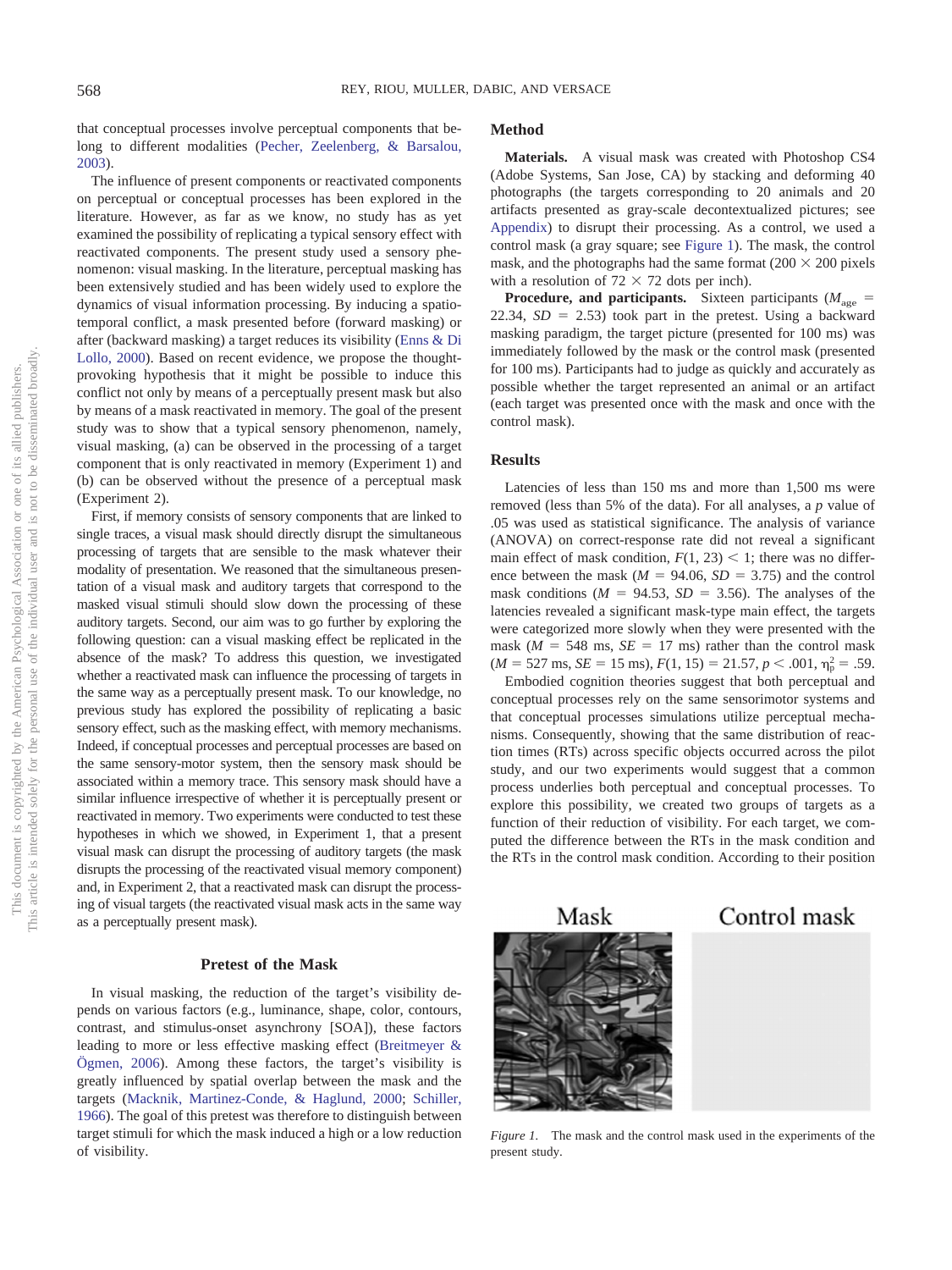relative to the median, we selected the 20 targets with a higher reduction of visibility due to the mask (*high-sensitivity targets*: 10 animals and 10 artifacts) and the 20 targets with a lower reduction of visibility (*low-sensitivity targets*: 10 animals and 10 artifacts). The high-sensitivity targets were categorized less rapidly in the mask condition ( $M = 567$  ms,  $SE = 18$  ms) than in the control mask condition ( $M = 521$  ms,  $SE = 16$  ms),  $F(1, 15) = 31.38$ ,  $p <$ .001. In contrast, there was no difference for the low-sensitivity targets presented after the mask ( $M = 531$  ms,  $SE = 17$  ms) or the control mask ( $M = 536$  ms,  $SE = 16$  ms),  $F(1, 15) < 1$ .

As the visual mask induces a reduction of the visibility of the targets, the sensitivity of the targets should be dependent on the overlap between the visual characteristics of the mask and the targets. This overlap should be more important for the highsensitivity targets than the low-sensitivity targets. An additional experiment was conducted on 10 additional participants (seven women;  $M_{\text{age}} = 26.43$  years,  $SD = 3.54$ ) for whom the mask was superimposed on each target. The experimenter progressively decreased the opacity of the mask (1% per 500 ms) until participants could correctly identify the target (answer were given orally). For each target, the mean percentage of mask opacity that corresponded to the identification of the picture for each participant was calculated. If the participants gave an incorrect answer, the experimenter told him or her that his or her answer was wrong and started again to decrease the opacity of the mask. Results showed that the reduction of the mask opacity required for the participant to identify the pictures was higher for high-sensitivity (*M* 67.55%,  $SD = 5.51\%$ ) than for the low-sensitivity targets ( $M =$ 79.92%,  $SD = 3.05\%$ ),  $F(1, 9) = 3,152.71$ ,  $p < .001$ ,  $\eta_p^2 = .99$ . In other words, the overlap of the visual characteristics of the mask and the targets was greater for the targets with a high sensitivity than the targets with a low sensitivity.

#### **Experiment 1**

If memory traces are composed of numerous multisensory properties closely interrelated, the disruption of the processing of some properties (e.g., visual properties) within a single trace should slow down the processing of the associated properties within this trace (e.g., auditory properties). In Experiment 1, we aimed to replicate the visual masking effect using auditory targets that refer to the categories in the pretest. Assuming that the pictures we used were representative of these categories, a visual mask that disrupted the visual component of these categories (see the pretest) should slow down the categorization of auditory targets belonging to these categories.

In the visual masking, the reduction of the target's visibility is partially due to the visual persistence of the mask [\(Francis, Gross](#page-5-19)[berg, & Mingolla, 1994\)](#page-5-19). To reproduce the overlap between the mask and the targets in the pretest, we presented the mask (or control mask) and the auditory targets simultaneously (SOA of 0 ms) in this experiment.

#### **Method**

**Participants.** Sixteen undergraduates with normal or corrected-to-normal vision and audition volunteered to take part in the experiment ( $M_{\text{age}} = 24.31$  years,  $SD = 6.48$ ). None of them had taken part in the pretest.

**Materials.** We used the same mask and control mask as we used in the pretest. The photographs were replaced by sounds: 40 sounds, with duration of 1,000 ms, were selected (20 sounds of animals and 20 sounds of artifacts) corresponding to the 40 previous photographs (e.g., the sound of "meow" corresponding to the cat picture).

**Procedure.** The visual mask or the visual control mask was presented simultaneously with the sound of an animal or an artifact for 1,000 ms. Each target was presented twice, once with the mask and once with the control mask in a pseudo-random order. Participants had to judge as quickly and accurately as possible whether the auditory target represented an animal or an artifact [\(Figure 2\)](#page-2-0). They indicated their choice by pressing the appropriate keys—*a* or *p*— on the AZERTY keyboard (the response keys were counterbalanced across participants). Participants were told to keep their eyes open because it would be important for the experiment. At the end of the experiment, we asked them whether they had kept their eyes open and told them it was important to create the association.

#### **Results and Discussion**

Latencies of less than 150 ms and more than 1,500 ms were removed; then latencies that differed by more than 2.5 standard deviations from the individual means in each condition were discarded (less than 5% of the data). Separate ANOVAs were performed on the percentages of correct responses and latencies with mask type (mask or control mask) and target sensitivity (low or high sensitivity) as within-subject variables. As for the percentages of correct responses, the mask-type main effect,  $F(1, 15) =$ 2.40,  $p = .14$ , and the target-sensitivity interaction were nonsignificant,  $F(1, 15) < 1$ , while the sensitivity-main effect was only marginally significant,  $F(1, 15) = 4.37$ ,  $p = .054$ ,  $\eta_p^2 = .22$ (correct-response rate for high-sensitivity targets with the mask:  $M = 93.13$ ,  $SD = 5.44$ , and with the control mask:  $M = 91.25$ ,  $SD = 5.92$ ; correct-response rate for low-sensitivity targets with the mask:  $M = 91.56$ ,  $SD = 6.51$ , and with the control mask:  $M =$  $87.81, SD = 7.06$ .

The analyses on latencies indicated a main effect of the mask,  $F(1, 15) = 9.20, p < .01, \eta_{\rm p}^2 = .38$ , and a significant interaction between the mask type and the target sensitivity,  $F(1, 15) = 15.32$ ,  $p < .005$ ,  $\eta_p^2 = .51$  [\(Figure 3\)](#page-3-0). Responses were significantly slower for the high-sensitivity targets when they were presented with the mask ( $M = 786$  ms,  $SE = 39$  ms) rather than with the control mask



<span id="page-2-0"></span>*Figure 2.* Illustration of the experimental protocol of Experiment 1. ms milliseconds.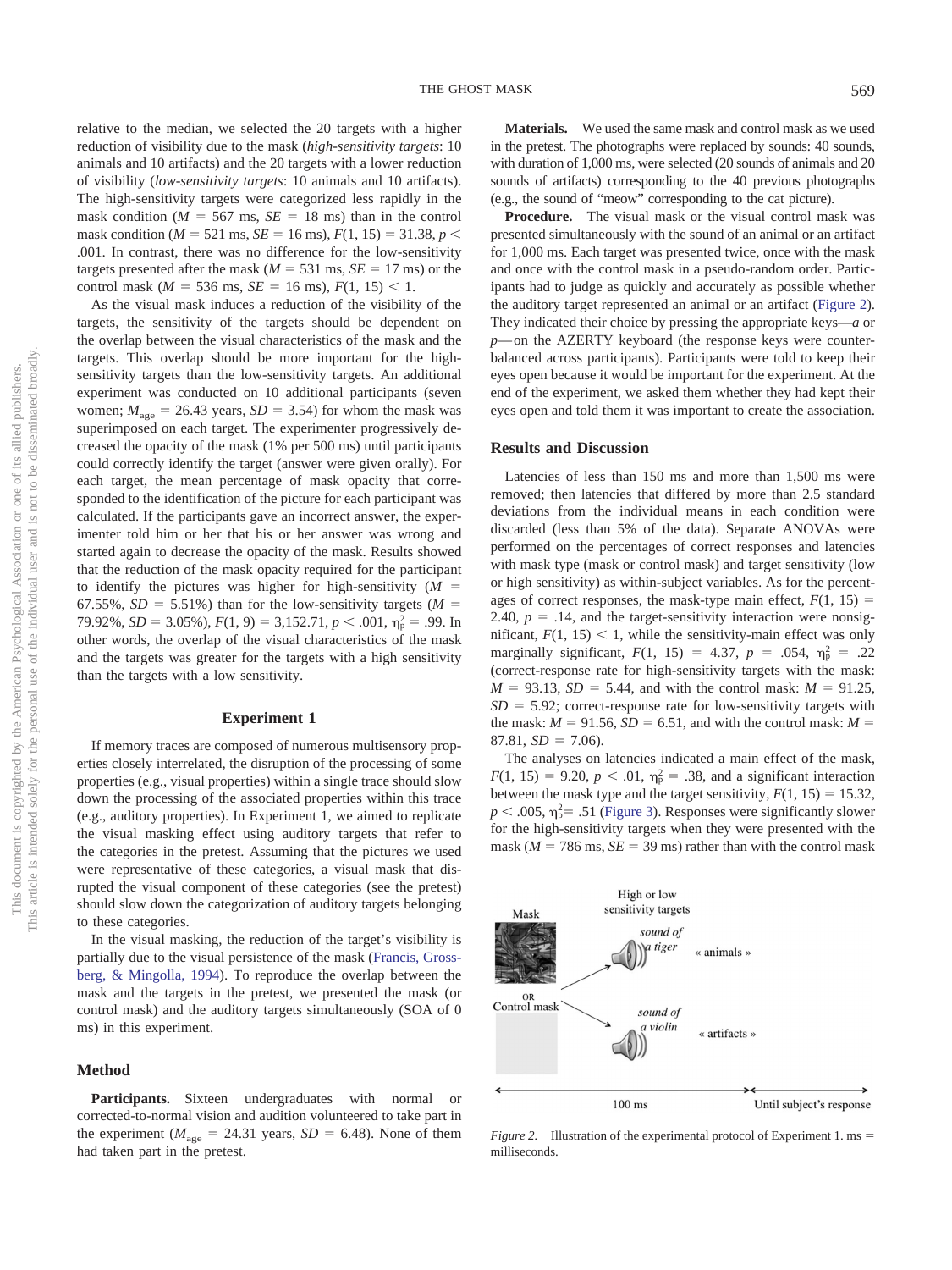

<span id="page-3-0"></span>*Figure 3.* Mean reaction times as function of the target sensitivity for each mask type for Experiment 1. Error bars represent standard errors.  $ms =$  milliseconds.

 $(M = 714 \text{ ms}, SE = 36 \text{ ms}), F(1, 15) = 34.93, p < .005$ . As in the pretest, no significant effect was observed for the low-sensitivity targets when they were presented with the mask  $(M = 731 \text{ ms})$ ,  $SE = 38$  ms) or with the control mask ( $M = 745$  ms,  $SE = 41$  ms),  $F(1, 15) < 1.$ 

The results showed that a visual mask could disrupt the processing of auditory targets that corresponded to the pictures having a high sensitivity to the mask. We can assume that the presentation of the auditory targets reactivated the other components of the trace such as the visual components that are related to the visual mask.

To be able to generalize our results not only to other participants but also to other stimuli, we performed a mixed-effects model [\(Baayen, Davidson, & Bates, 2008;](#page-4-2) [Judd, Westfall, & Kenny, 2012\)](#page-5-20). This type of model allowed us not only to use both participants and stimuli as random variables but also to keep sensitivity as a continuous variable. This analysis also revealed a significant type of mask by sensitivity interaction,  $F(1, 14.96) = 18.5, p < .001$ .

In Experiment 1, we found that the mask could disrupt an absent component of the target. In Experiment 2, we proposed to disrupt the processing of targets with the reactivation of the mask (i.e., with a mask not perceptually present but reactivated). To do this, we replaced the mask and the control mask by a sound (highpitched or low-pitched) with which they were previously associated in a learning phase.

#### **Experiment 2**

#### **Method**

**Participants.** Twenty-four undergraduates with normal or corrected-to-normal vision and audition participated to the experiment ( $M_{\text{age}} = 21.95$  years,  $SD = 4.20$ ). None of them had taken part in the previous experiments.

**Materials.** The same stimuli as in the pretest were used. Two auditory stimuli were added, a high-pitched sound of 550 Hz and a low-pitched sound of 250 Hz.

**Procedure.** The experiment consisted of two phases:

*Learning phase.* The mask or the control mask was presented in the center of the screen for 100 ms. For half of the participants, the mask was systematically and simultaneously presented with the highpitched sound and the control mask was presented with the lowpitched sound (the opposite arrangement was used for the other half of the participants). Participants had to judge whether the sound corresponded to a high-pitched or a low-pitched sound and were instructed to look at the screen during all the phase. The mask and the control mask were presented 30 times in a random order to create a nonexplicit picture–sound association [\(Figure 4a\)](#page-3-1).

*Test phase.* The high-pitched or the low-pitched sound (previously associated with the mask or the control mask) was presented simultaneously with the targets for 100 ms [\(Figure 4b\)](#page-3-1). Again, participants had to judge as quickly and accurately as possible whether the target represented an animal or an artifact.

#### **Results and Discussion**

The same cutoff as in the pretest and in Experiment 1 was used (which eliminated less than 5% of the data).

**Learning phase.** The analyses did not reveal a significant difference between the sounds associated with the mask and the control mask for the correct-response rate (participants performed the task accurately with a correct-response rate of 93%), *F*(1,  $23$ ) < 1, and the latencies,  $F(1, 23)$  < 1.

**Test phase.** The ANOVA performed on the correct responses rate did not reveal significant effect,  $F(1, 23) < 1$  (correctresponse rate for high-sensitivity targets with the mask: *M* 95.21,  $SD = 4.03$ , and with the control mask:  $M = 94.79$ ,  $SD =$ 4.77; correct-response rate for low-sensitivity targets with the mask:  $M = 95.63$ ,  $SD = 4.50$ , and with the control mask:  $M =$ 94.38,  $SD = 3.99$ ). The analyses on latencies indicated a main effect of the mask type,  $F(1, 23) = 15.79$ ,  $p < .01$ ,  $\eta_p^2 = .41$ , and a significant interaction between mask type and target sensitivity,  $F(1, 23) = 13.53, p < .005, \eta_p^2 = .37$  [\(Figure 5\)](#page-4-3). For the



<span id="page-3-1"></span>*Figure 4.* Illustration of (a) the learning phase and (b) the test phase of Experiment 2.  $ms =$  milliseconds.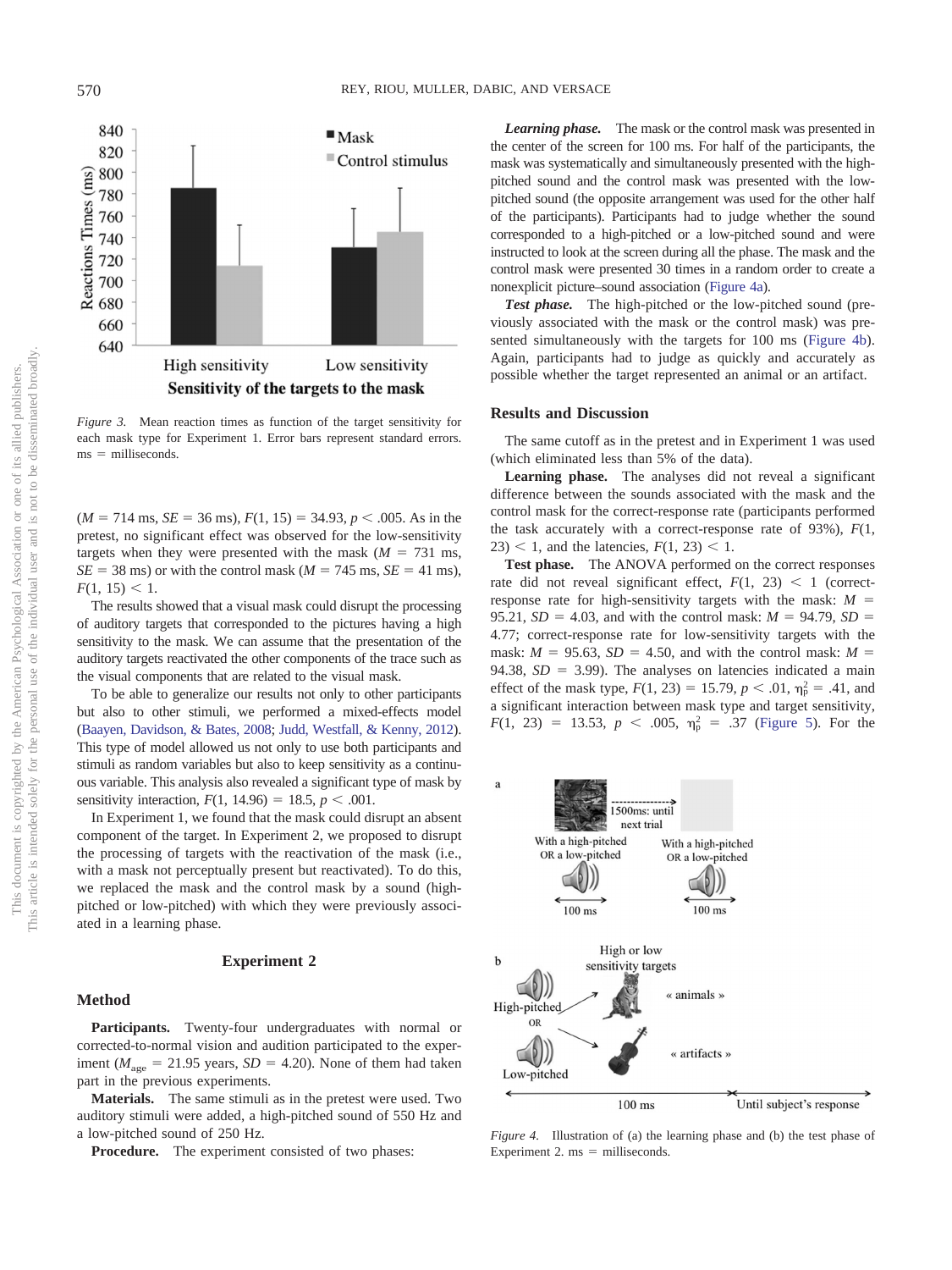

<span id="page-4-3"></span>*Figure 5.* Mean reaction times as function of the target sensitivity for each mask type for Experiment 2. Error bars represent standard errors.  $ms =$  milliseconds.

high-sensitivity targets, responses were significantly slower when they were presented with the sound previously associated with the mask ( $M = 572$  ms,  $SE = 13$  ms) rather than the sound previously associated with the control mask ( $M = 535$  ms,  $SE = 11$  ms),  $F(1,$  $23$ ) = 19.21,  $p < .001$ . In contrast, no significant effect was observed for the low-sensitivity targets when they were presented with the mask  $(M = 543 \text{ ms}, SE = 11 \text{ ms})$  or the control mask  $(M = 547 \text{ ms}, \text{SE} = 10 \text{ ms}, F(1, 31) < 1.$  Again, as it was the case in Experiment 1, the analysis based on mixed-effects model also revealed a significant type of target sensitivity interaction, *F*(1,  $21.20$ ) = 23.3, *p* < .001.

#### **General Discussion**

As perceptual processes, the retrieval in memory of visual and auditory information involves the activation of sensory areas [\(Wheeler, Peterson, & Buckner, 2000\)](#page-5-21). Behavioral studies have shown the propagation of activation to visual properties (e.g., [Kaschak et al., 2005\)](#page-5-5) and auditory properties (e.g., [Brunel, Labeye,](#page-5-22) [Lesourd, & Versace, 2009\)](#page-5-22). Based on the hypothesis that the multimodal properties that composed a single memory trace are closely related, Experiment 1 explored whether the processing of auditory targets could be disrupted by the presentation of a visual mask. In this experiment, participants took longer to categorize high-sensitivity targets when presented with the mask than when presented with the control mask. This finding highlights an interference effect of a visual mask on auditory target and confirms the sensorimotor nature of memory traces.

Based on this first result, we assumed that if conceptual processes and perceptual processes share common sensorimotor systems, then a component implied in perceptual processes or memory processes should play a similar role. This assumption was explored in a cross-modal priming paradigm in which the visual mask was reactivated by an associated sound in the learning phase. The results showed that a reactivated mask (perceptually absent) could disrupt the processing of visual targets as a perceptual mask does. If a sensory effect can be replicated with reactivated components, then this is consistent with the idea that memory traces are composed of sensorial components that play a similar role when they are reactivated or perceptually present in the current situation (see [Versace et al., 2014\)](#page-5-23). By demonstrating that a typical sensory phenomenon (the visual masking) can be replicated at a memory level, the present study supports the idea of a similarity between perceptual processes and conceptual processes implicated in the visual sensory masking.

The masking effect obtained in these experiments cannot be explained by an attentional effect. Indeed, if the visual mask was more visually complex than the control mask, a higher level of attention on the mask compared with the control mask would influence the processing on the targets. But if that was the case, the perceptually present mask and the reactivated mask should have had the same disrupting effect on all the targets. Indeed, the low-sensitivity targets were not sensitive to the perceptually present or reactivated mask in either experiment.

The same distribution of RTs across targets was observed in all the experiments whether the mask was present or only reactivated in memory as well as the visual components of the targets, which could be present (Experiment 2) or reactivated (Experiment 1). This result is consistent with the claim of embodied cognition theories that common mechanisms underlie both perceptual processes and conceptual processes. Together with various recent studies in the literature revealing an overlapping between perceptual processes and conceptual processes (e.g., [Rey, Riou, & Ver](#page-5-24)[sace, in press;](#page-5-24) [Vermeulen, Chang, Corneille, Pleyers, & Mermil](#page-5-25)[lod, 2013;](#page-5-25) [Vermeulen, Corneille, & Niedenthal, 2008\)](#page-5-26), the present demonstration shows a sensory masking effect with the involvement of reactivated components in memory. Recently, [Xie, Wang,](#page-5-27) [Sun, and Chang \(2013\)](#page-5-27) showed dissociation between color and shape in the overlap between conceptual and perceptual processing (e.g., color conceptual processing was not affected by the perceptual shape of pictures). We could use the present paradigm to further investigate this dissociation across visual properties, namely, color and shape. For instance, we could use a firstreactivated mask that shares color similarities with one group of pictures and a second-reactivated mask that shares shape similarities with another group of pictures. With the first mask, the processing of pictures with color similarities should be disrupted but not the processing of pictures with shape similarities (and conversely).

In conclusion, a masking effect is possible with the reactivation of a sensory mask. It becomes difficult to dissociate perceptual mechanisms from conceptual mechanisms other than on the basis of the presence (perceptual processing) or absence (memory processing) of the characteristics of the objects to which the processing is applied.

#### **References**

- <span id="page-4-2"></span>Baayen, R. H., Davidson, D. J., & Bates, D. M. (2008). Mixed-effects modeling with crossed random effects for subjects and items. *Journal of Memory and Language, 59,* 390 – 412. [doi:10.1016/j.jml.2007.12.005](http://dx.doi.org/10.1016/j.jml.2007.12.005)
- <span id="page-4-0"></span>Barsalou, L. W. (1999). Perceptual symbol systems. *Behavioral and Brain Sciences, 22,* 577– 660.
- <span id="page-4-1"></span>Barsalou, L. W. (2008). Cognitive and neural contributions to understanding the conceptual system. *Current Directions in Psychological Science, 17,* 91–95. [doi:10.1111/j.1467-8721.2008.00555.x](http://dx.doi.org/10.1111/j.1467-8721.2008.00555.x)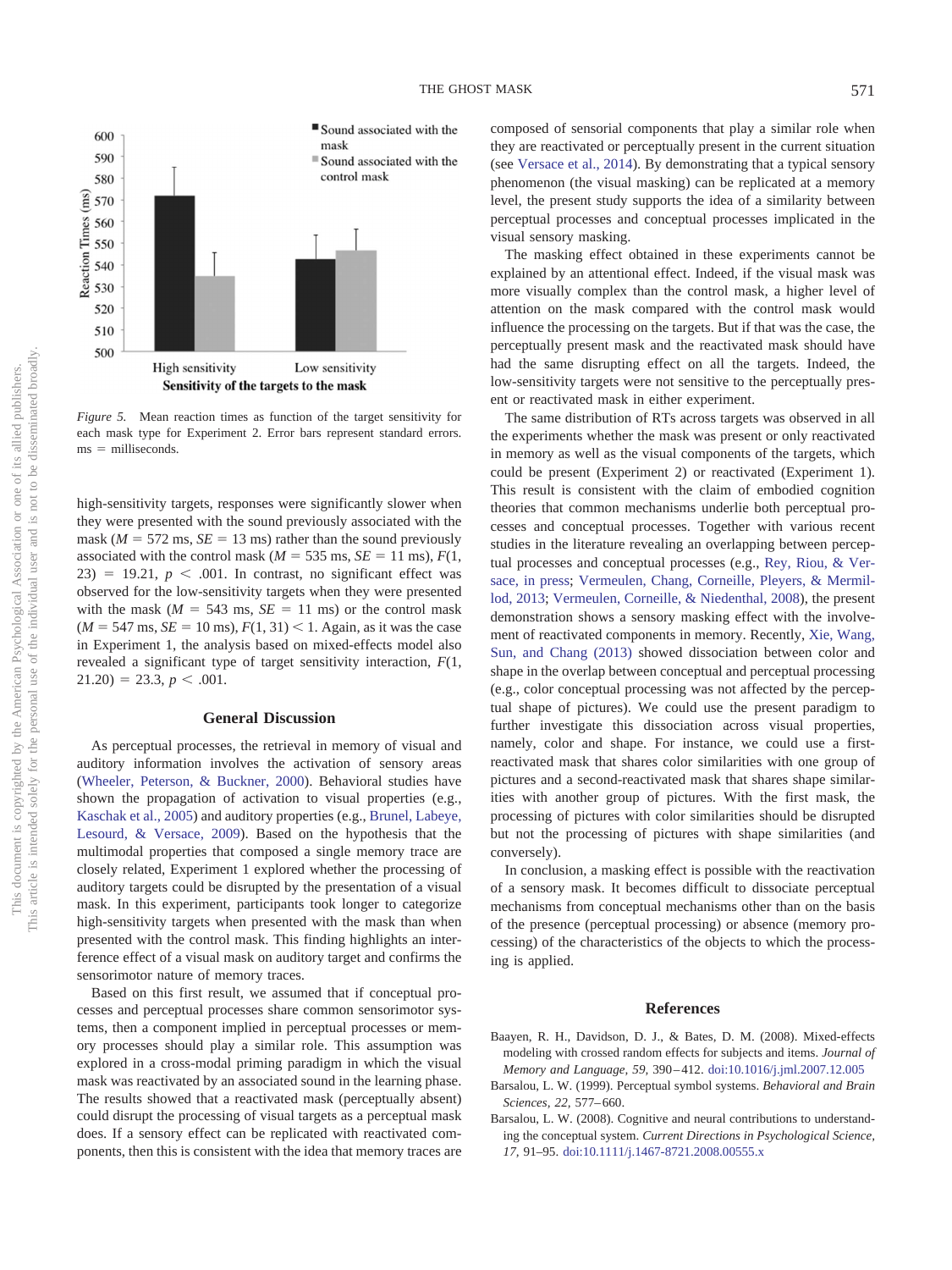- <span id="page-5-16"></span>Breitmeyer, B., & Ögmen, H. (2006). *Visual masking: Time slices through conscious and unconscious vision*. New York, NY: Oxford University Press. [doi:10.1093/acprof:oso/9780198530671.001.0001](http://dx.doi.org/10.1093/acprof:oso/9780198530671.001.0001)
- <span id="page-5-22"></span>Brunel, L., Labeye, E., Lesourd, M., & Versace, R. (2009). The sensory nature of episodic memory: Sensory priming effects due to memory trace activation. *Journal of Experimental Psychology Learning, Memory, and Cognition, 35,* 1081–1088. [doi:10.1037/a0015537](http://dx.doi.org/10.1037/a0015537)
- <span id="page-5-0"></span>Calvert, G. A., & Thesen, T. (2004). Multisensory integration: Methodological approaches and emerging principles in the human brain. *Journal of Physiology, 98,* 191–205.
- <span id="page-5-15"></span>Enns, J. T., & Di Lollo, V. (2000). What's new in visual masking? *Trends in Cognitive Sciences, 4,* 345–352. [doi:10.1016/S1364-6613\(00\)01520-5](http://dx.doi.org/10.1016/S1364-6613%2800%2901520-5)
- <span id="page-5-19"></span>Francis, G., Grossberg, S., & Mingolla, E. (1994). Cortical dynamics of feature binding and reset: Control of visual persistence. *Vision Research, 34,* 1089 –1104. [doi:10.1016/0042-6989\(94\)90012-4](http://dx.doi.org/10.1016/0042-6989%2894%2990012-4)
- <span id="page-5-4"></span>Goldstone, R. L. (1995). Effects of categorization on color perception. *Psychological Science, 6,* 298 –304. [doi:10.1111/j.1467-9280.1995](http://dx.doi.org/10.1111/j.1467-9280.1995.tb00514.x) [.tb00514.x](http://dx.doi.org/10.1111/j.1467-9280.1995.tb00514.x)
- <span id="page-5-11"></span>Jääskeläinen, I. P., Ahveninen, J., Belliveau, J. W., Raij, T., & Sams, M. (2007). Short-term plasticity in auditory cognition. *Trends in Neurosciences, 30,* 653– 661. [doi:10.1016/j.tins.2007.09.003](http://dx.doi.org/10.1016/j.tins.2007.09.003)
- <span id="page-5-20"></span>Judd, C. M., Westfall, J., & Kenny, D. A. (2012). Treating stimuli as a random factor in social psychology: A new and comprehensive solution to a pervasive but largely ignored problem. *Journal of Personality and Social Psychology, 103,* 54 – 69. [doi:10.1037/a0028347](http://dx.doi.org/10.1037/a0028347)
- <span id="page-5-5"></span>Kaschak, M. P., Madden, C. J., Therriault, D. J., Yaxley, R. H., Aveyard, M. E., Blanchard, A., & Zwaan, R. A. (2005). Perception of motion affects language processing. *Cognition, 94,* B79 –B89, 2005. [doi:](http://dx.doi.org/10.1016/j.cognition.2004.06.005) [10.1016/j.cognition.2004.06.005](http://dx.doi.org/10.1016/j.cognition.2004.06.005)
- <span id="page-5-17"></span>Macknik, S. L., Martinez-Conde, S., & Haglund, M. M. (2000). The role of spatiotemporal edges in visibility and visual masking. *Proceedings of the National Academy of Sciences of the United States of America, 97,* 7556 –7560. [doi:10.1073/pnas.110142097](http://dx.doi.org/10.1073/pnas.110142097)
- <span id="page-5-3"></span>Martin, A., & Chao, L. L. (2001). Semantic memory and the brain: Structure and processes. *Current Opinion in Neurobiology, 11,* 194 – 201. [doi:10.1016/S0959-4388\(00\)00196-3](http://dx.doi.org/10.1016/S0959-4388%2800%2900196-3)
- <span id="page-5-6"></span>Meteyard, L., Bahrami, B., & Vigliocco, G. (2007). Motion detection and motion verbs: Language affects low-level visual perception. *Psychological Science, 18,* 1007–1013. [doi:10.1111/j.1467-9280.2007.02016.x](http://dx.doi.org/10.1111/j.1467-9280.2007.02016.x)
- <span id="page-5-14"></span>Pecher, D., Zeelenberg, R., & Barsalou, L. W. (2003). Verifying differentmodality properties for concepts produces switching costs. *Psychological Science, 14,* 119 –124. [doi:10.1111/1467-9280.t01-1-01429](http://dx.doi.org/10.1111/1467-9280.t01-1-01429)
- <span id="page-5-13"></span>Rey, A. E., Riou, B., Cherdieu, M., & Versace, R. (2014). When memory components act as perceptual components: Facilitatory and interference effects in a visual categorization task. *Journal of Cognitive Psychology, 26,* 221–231. [doi:10.1080/20445911.2013.865629](http://dx.doi.org/10.1080/20445911.2013.865629)
- <span id="page-5-24"></span>Rey, A. E., Riou, B., & Versace, R. (in press). Demonstration of an Ebbinghaus illusion at a memory level: Manipulation of the memory size

and not the perceptual size. *Experimental Psychology*. [doi:10.1027/](http://dx.doi.org/10.1027/1618-3169/a000258) [1618-3169/a000258](http://dx.doi.org/10.1027/1618-3169/a000258)

- <span id="page-5-7"></span>Riou, B., Lesourd, M., Brunel, L., & Versace, R. (2011). Visual memory and visual perception: When memory improves visual search. *Memory & Cognition, 39,* 1094 –1102. [doi:10.3758/s13421-011-0075-2](http://dx.doi.org/10.3758/s13421-011-0075-2)
- <span id="page-5-18"></span>Schiller, P. H. (1966). Forward and backward masking as a function of relative overlap and intensity of test and masking stimuli. *Perception & Psychophysics, 1,* 161–164. [doi:10.3758/BF03210050](http://dx.doi.org/10.3758/BF03210050)
- <span id="page-5-1"></span>Slotnick, S. D. (2004). Visual memory and visual perception recruit common neural substrates. *Behavioral and Cognitive Neuroscience Reviews, 3,* 207–221. [doi:10.1177/1534582304274070](http://dx.doi.org/10.1177/1534582304274070)
- <span id="page-5-8"></span>Stanfield, R. A., & Zwaan, R. A. (2001). The effect of implied orientation derived from verbal context on picture recognition. *Psychological Science, 12,* 153–156. [doi:10.1111/1467-9280.00326](http://dx.doi.org/10.1111/1467-9280.00326)
- <span id="page-5-10"></span>Vallet, G., Brunel, L., & Versace, R. (2010). The perceptual nature of the cross-modal priming effect: Arguments in favor of a sensory-based conception of memory. *Experimental Psychology, 57,* 376 –382. [doi:](http://dx.doi.org/10.1027/1618-3169/a000045) [10.1027/1618-3169/a000045](http://dx.doi.org/10.1027/1618-3169/a000045)
- <span id="page-5-25"></span>Vermeulen, N., Chang, B., Corneille, O., Pleyers, G., & Mermillod, M. (2013). Verifying properties of concepts spontaneously requires sharing resources with same-modality percept. *Cognitive Processing, 14, 81-87*. [doi:10.1007/s10339-012-0533-1](http://dx.doi.org/10.1007/s10339-012-0533-1)
- <span id="page-5-26"></span>Vermeulen, N., Corneille, O., & Niedenthal, P. M. (2008). Sensory load incurs conceptual processing costs. *Cognition, 109,* 287–294. [doi:](http://dx.doi.org/10.1016/j.cognition.2008.09.004) [10.1016/j.cognition.2008.09.004](http://dx.doi.org/10.1016/j.cognition.2008.09.004)
- <span id="page-5-2"></span>Versace, R., Labeye, E., Badard, G., & Rose, M. (2009). The contents of long-term memory and the emergence of knowledge. *European Journal of Cognitive Psychology, 21,* 522–560. [doi:10.1080/095414](http://dx.doi.org/10.1080/09541440801951844) [40801951844](http://dx.doi.org/10.1080/09541440801951844)
- <span id="page-5-23"></span>Versace, R., Vallet, G. T., Riou, B., Lesourd, M., Labeye, E., & Brunel, L. (2014). Act-In: An integrated view of memory mechanisms. *Journal of Cognitive Psychology, 26,* 280 –306. [doi:10.1080/20445911.2014](http://dx.doi.org/10.1080/20445911.2014.892113) [.892113](http://dx.doi.org/10.1080/20445911.2014.892113)
- <span id="page-5-12"></span>Weinberger, N. M. (2004). Specific long-term memory traces in primary auditory cortex. *Nature Reviews Neuroscience, 5,* 279 –290. [doi:](http://dx.doi.org/10.1038/nrn1366-c1) [10.1038/nrn1366-c1](http://dx.doi.org/10.1038/nrn1366-c1)
- <span id="page-5-21"></span>Wheeler, M. E., Petersen, S. E., & Buckner, R. L. (2000). Memory's echo: Vivid remembering reactivates sensory-specific cortex. *Proceedings of the National Academy of Sciences of the United States of America, 97,* 11125–11129. [doi:10.1073/pnas.97.20.11125](http://dx.doi.org/10.1073/pnas.97.20.11125)
- <span id="page-5-27"></span>Xie, J., Wang, R., Sun, X., & Chang, S. (2013). Effect of perceptual load on conceptual processing: An extension of Vermeulen's theory. *Perceptual and Motor Skills, 117,* 542–558. [doi:10.2466/24.22.PMS.117x20z0](http://dx.doi.org/10.2466/24.22.PMS.117x20z0)
- <span id="page-5-9"></span>Zwaan, R. A., Stanfield, R. A., & Yaxley, R. H. (2002). Language comprehenders mentally represent the shapes of objects. *Psychological Science, 13,* 168 –171. [doi:10.1111/1467-9280.0043067-9280.00430](http://dx.doi.org/10.1111/1467-9280.0043067-9280.00430)

(*Appendix follows*)